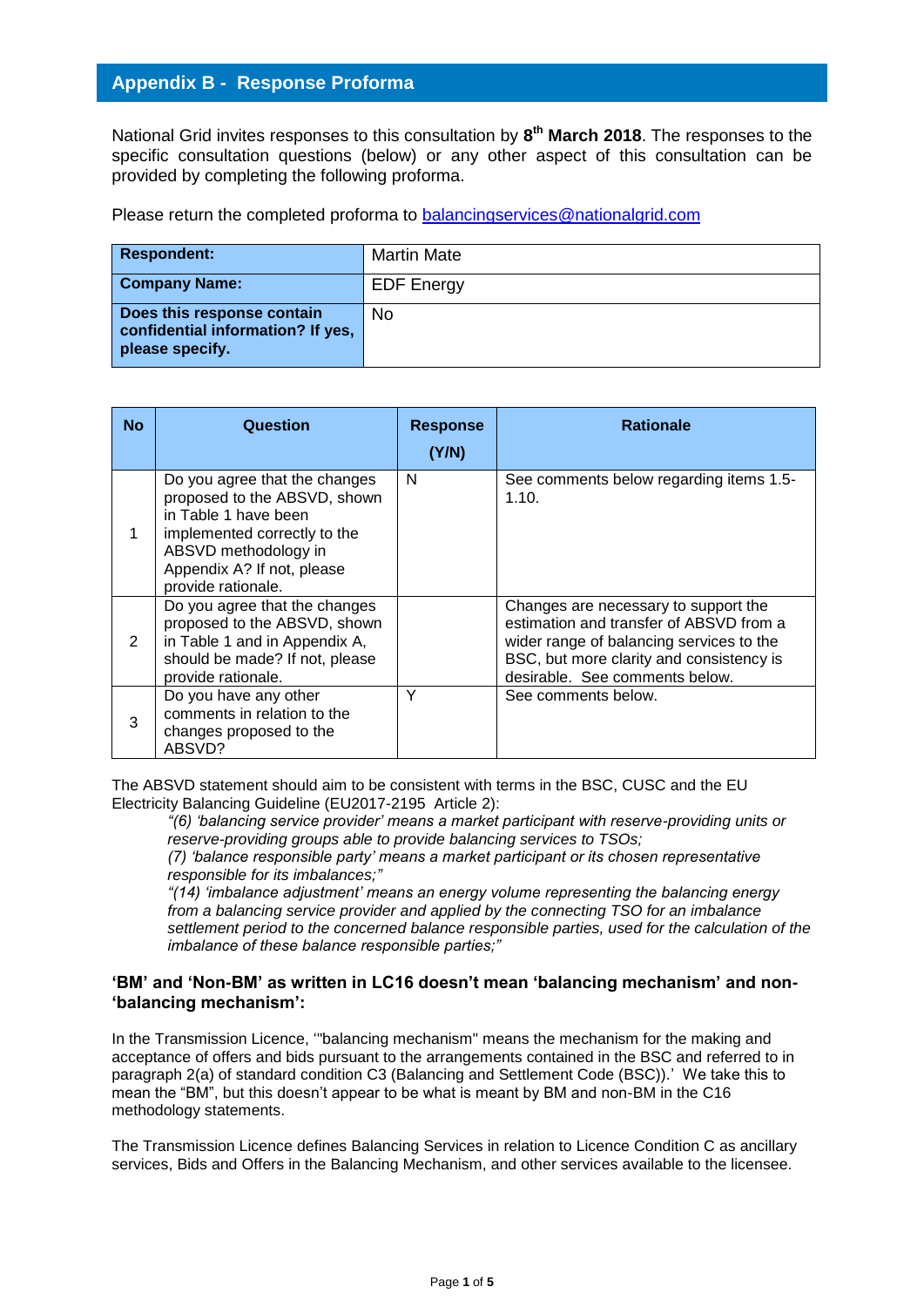Licence Condition C16 says '"applicable balancing services" means those services that the Authority directs the licensee to treat as applicable balancing services;'. Licence Condition C16 refers to Applicable Balancing Services Volume Data required under the BSC, and Authority approval of a methodology for determining and providing this. It appears that Authority approval of the methodology is taken as simultaneous approval of what the applicable balancing services are, or perhaps that approval is given secretly. In reality, the BSC is not currently explicit about what data is required; that is left to NGET and the Authority.

Given that Bid-Offer volumes in the BM are settled with the BSC Party registrants of relevant BM Units under the BSC, it seems clear that Applicable Balancing Services relate to balancing volumes not provided as Bid-Offer volumes. ie. All ABSVD volumes are "non-Balancing Mechanism".

**ABSVD statement Part B 1.1** is a general description of how ABSVD data is used in the BSC (in which it is described by the acronym QBS). The general description of 'Balancing Services' at the beginning is effectively for information and not specific to "BM" or "non-BM" ABSVD. It would be better placed in an appendix.

**Part B 1.1 Page 7 bottom of page:** Note that the determination of QBS in BSC Section T4.3.2 was changed with P305 Electricity Balancing Significant Code Review on 5 November 2015, and further changes are likely for P344 TERRE.

An informal terminology seems to have arisen in the Licence Condition C16 statements and elsewhere, in which 'BM' means something other than the Balancing Mechanism as defined in the Transmission Licence.

In the LC16 statements:

- 'BM' seems to refer to balancing services provided by a BSC Party from a BM Unit registered to it, regardless of whether those services are provided through the balancing mechanism (settled under the BSC) or outside it (bilateral contracts).
- 'Non-BM' seems to refer to balancing services contracted by NGET with someone other than a BSC Party, necessarily outside the balancing mechanism, where the relevant volume will affect the flow attributed to one or more BSC Parties but the BSC Party(s) are not necessarily party to the balancing contract.

**The first two paragraphs of Part B 1.2 and the first paragraph of Part C 1** are a general description of Balancing Services, which according to the transmission licence include ancillary services, volumes procured in the balancing mechanism, and other services. Repetition of this background could be avoided by moving it to Part A. ABSVD volumes clearly relate to ancillary services and other services, and not to balancing mechanism volumes, and this should also be made clear.

It would be preferable to summarise in Part A the difference between services provided explicitly by a BSC Party within or outside the Balancing Mechanism ("BM Participants"? or more correctly BSC Parties), and services provided by a non-BSC Party outside the Balancing Mechanism ("Non-BM Participants", or more correctly Non-BSC Parties).

The title of Part B suggests it is specific to BM Participants, but the text actually describes balancing services contracted with BSC Parties outside the Balancing Mechanism. The title would be more accurate as "Part B: Applicable Balancing Services Volume Data 'ABSVD' for balancing service volumes contracted directly with BSC Parties outside the Balancing Mechanism".

The title of Part C suggests it is specific to non-BM Participants, but the text actually describes balancing services contracted with non-BSC Parties, necessarily outside the Balancing Mechanism, with reference to imbalances attributed to the relevant supplier(s). The title would be more accurate as "Part C: Applicable Balancing Services Volume Data 'ABSVD' for balancing services contracted with non-BSC Parties outside the Balancing Mechanism".

Ie. there are actually two separate distinctions to be made, which should be summarised in Part A: 1. Between balancing volumes in the BM vs those outside it:

- a. submitted to and accepted in the Balancing Mechanism in relation to a BM Unit (which are necessarily transactions with the BSC Party to whom that BM Unit is registered) (a BM Participant and BSC Party), and those
- b. contracted bilaterally with NGET without reference to the Balancing Mechanism (Non-BM participant, either a BSC Party or a non-BSC Party);
- 2. Between balancing volumes contracted with a BSC Party vs those with a non-BSC Party: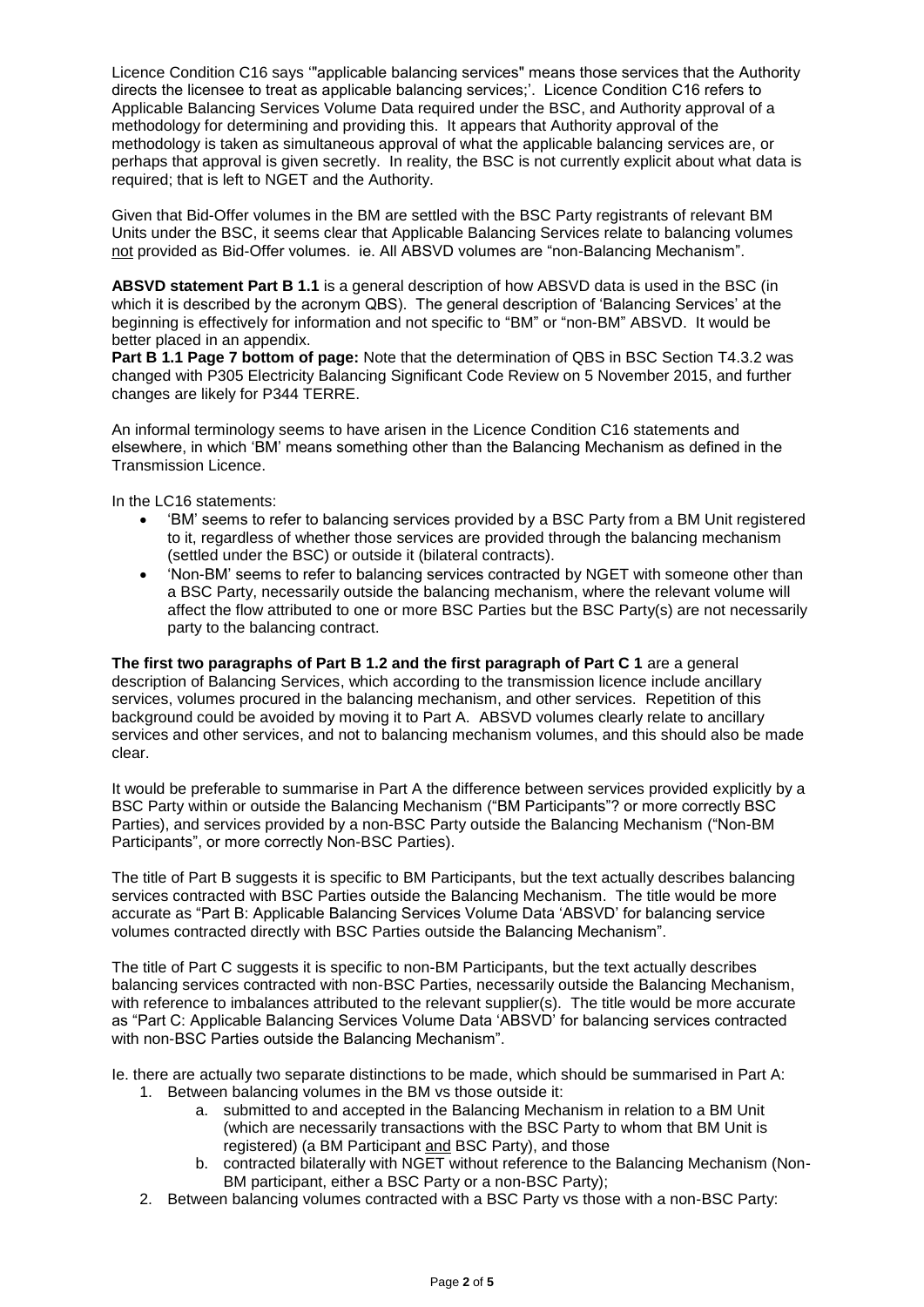- a. contracted directly with the BSC registrant of a BM Unit, a "BSC Party", or
- b. contracted with someone other than the BSC registrant of a BM Unit, a "Non-BSC Party" such as an exempt generator, end-consumer or aggregator. The flow of a "Non-BSC Party" is usually (but not necessarily) included in the flow of one or more BSC Party BM Units, usually Supplier's BM Units.

Part B as written covers 2a (1a + 1b for BSC Parties); Part C as written covers 2b (1b for non-BSC Parties).

|                  | BM (Balancing Mechanism)                                                                                                                                                     | Non-BM (Non-Balancing Mechanism)                                                                                                                                                                                                                                                                                                                                        |  |
|------------------|------------------------------------------------------------------------------------------------------------------------------------------------------------------------------|-------------------------------------------------------------------------------------------------------------------------------------------------------------------------------------------------------------------------------------------------------------------------------------------------------------------------------------------------------------------------|--|
| <b>BSC Party</b> | Balancing volume delivered from a<br>BM Unit by its registrant through<br>submission and acceptance by<br>NGET of Bid-Offers in the BM.<br>Settled with provider in the BSC. | Balancing volume delivered from<br>a BM Unit by its registrant by<br>means other than acceptance of<br>Bid-Offers in the BM.<br>Settled with provider bilaterally<br>outside the BSC, although<br>ABSVD volume may be included<br>in the BSC calculation of BSC<br>Party imbalance.                                                                                     |  |
| Non-BSC Party    | Not permitted.                                                                                                                                                               | Volume delivered from a Third<br>Party contracted directly to NGET<br>by means other than acceptance<br>of Bid-Offers in the BM.<br>Settled with provider bilaterally<br>٠<br>outside the BSC, although<br>ABSVD volume may be included<br>in the BSC calculation of BSC<br>Party imbalance for the relevant<br>BSC Party(s) to whom boundary<br>meters are registered. |  |

The last sentence of the first paragraph of Part B 1.2 and Part C 1 says "ABSVD covers a subset of the Balancing Services that we intend to procure". The next sentence of Part B 1.2 says "In general, Balancing Services deemed to be Applicable will be those services required by the System Operator for economic operation of the transmission system, that result in the service provider being exposed to imbalance charges whilst assisting in system balancing. Both Part B 1.2 and Part C 1 say "For the avoidance of doubt a consultation will be carried out prior to any further Balancing Services being included in the calculation of ABSVD." The transmission licence requires the Authority to agree applicable balancing services, and the method for calculating volumes and providing them to the BSC. The ABSVD Methodology statement appears to be the method of publishing the Authority position on both these requirements. It should be made clear that while 'in general' there are balancing services likely to be deemed to be Applicable, only the specific services listed are actually approved by the Authority to be considered Applicable (unless the Authority has explicitly delegated its direction to NGET, or the approval is confidential).

Page 15, middle of page, describes frequency response volumes to be included in the summation referred to on the previous page. It is presumably attempting to say that Mode A Frequency Response delivered as a mandatory service and/or other types of frequency response with similar features but different parameters delivered according to a relevant service agreement should be included in the summation, but gives the impression ('except that') that only other types should be included.

Without prejudice to previous comments on 'BM' and 'non-BM' terminology:

From "PART C: APPLICABLE BALANCING SERVICES VOLUME DATA 'ABSVD' FOR NON-BM PARTICIPANTS"

## *"2. ABSVD Calculation for Non-BM Participants*

*A Non-BM Participant is someone who provides a Balancing Service as a Balancing Services Provider (BSP) outside of the Balancing Mechanism. [This could include volumes from a BSC Party at the level of a BM Unit] This means that their imbalances are attributed to their relevant Supplier who is therefore the Balancing Responsible Party (BRP). [This won't necessarily be true for provision at BM Unit Level by a BSC Party (eg. frequency response), where a generator may be the BRP] Where*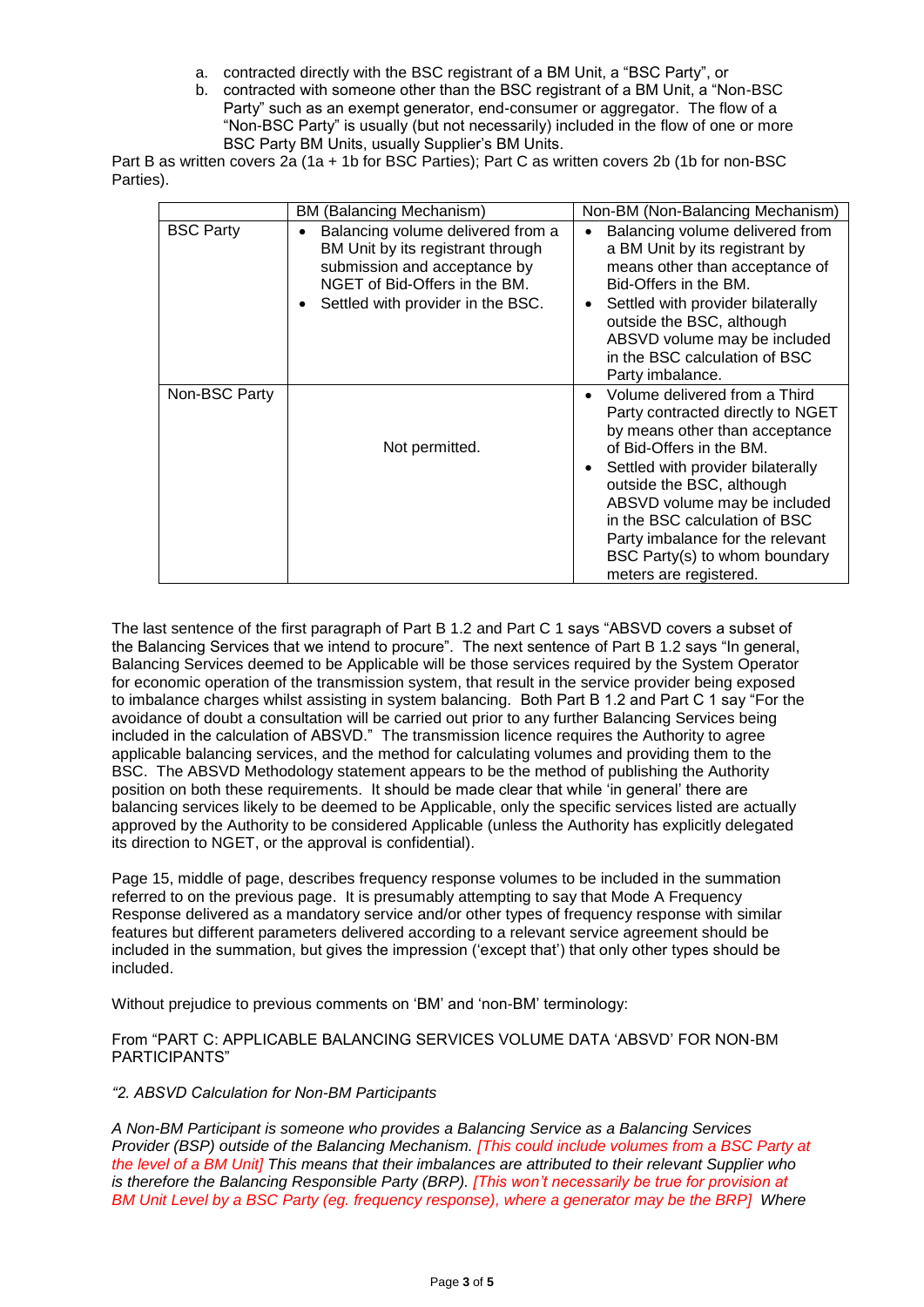*a BSP is not a BRP, ABSVD cannot be assigned to a BM unit for the BSP as one does not exist. An adjustment will therefore need to be made to the BRP's imbalance account in the BSC to ensure this takes into account the the relevant ancillary service volumes provided within their relevant BSC Party(s) portfolio(s). I.e. where a non-BSC party contracts to provide ancillary services directly with National Grid outside of the Balancing Mechanism, ELEXON will calculate Non BM Unit ABSVD for each impacted BRP for use in accordance with the BSC, which will be used to adjustcorrect BRP imbalance positions.* 

*The Non-BM ABSVD volumes will take the form of delivered volumes of contracted balancing services, collared at the instructed amount, by MSID pair and by settlement period. This will be applied to all Non-BM sites irrespective of the complexity.*

*Where this data is requested in contracts by National Grid this will be provided by the BSP to National Grid. National Grid will validate the volumes by confirming that they do not exceed the total instructed volume. These will then be passed to Elexon who will [what does the rest of this sentence mean? Is it referring to the use of ABSVD to adjust a BSC Party's imbalance position? Neutralisation is not appropriate terminology, adjustment would be better] then neutralise them against the relevant Supplier Energy Account Any volumes outside those relating to the Balancing Service (i.e. overdelivery) will not be part of this data pass-through and therefore these volumes will not be applied to the relevant Supplier's account for imbalance neutralisation."*

From "PART E: ABSVD METHODOLOGY FOR NON-BM PARTICIPANTS"

#### *"2. Disputes*

*2.1. Disputes raised by BSP*

*A dispute arises where the BSP disagrees with the value of the Non-BM ABSVD notified by National Grid. …"*

A BSP is not likely to be interested in ABSVD data, which is data applied to the BRP. A BSP is only likely to be interested in the volumes for which it is paid.

#### *"2.2. Disputes for ABSVD by Supplier*

*These will be dealt with via Elexon through BSC Trading Disputes processes. BSCP11. Where the dispute requires investigation into the source data provided to Elexon, National Grid will seek to provide supporting information to resolve this matter.*

*[Dependent on the outcome of P354, a supplier may have limited information on which a dispute might be raised]*

*In the event that an error is identified in the ABSVD, the data will be re-submitted and corrected, as soon as reasonably practicable, but not later than the Final Reconciliation Run, once the corrected data is available.*

#### *3. Calculation of ABSVD*

*The calculations for the Determination of Non-BM Unit ABSVD are laid out in the Balancing and Settlement Code Annex S-2: Supplier Volume Allocation Rules, Section 7 "Half Hourly Metering System Consumption", paragraph 7.3. [Presumably this concerns the allocation of MSID pair volumes between MSIDs and hence suppliers]* 

*Note for consultation: This is currently the subject of the P354 proposed legal text https://www.elexon.co.uk/mod-proposal/p354/"*